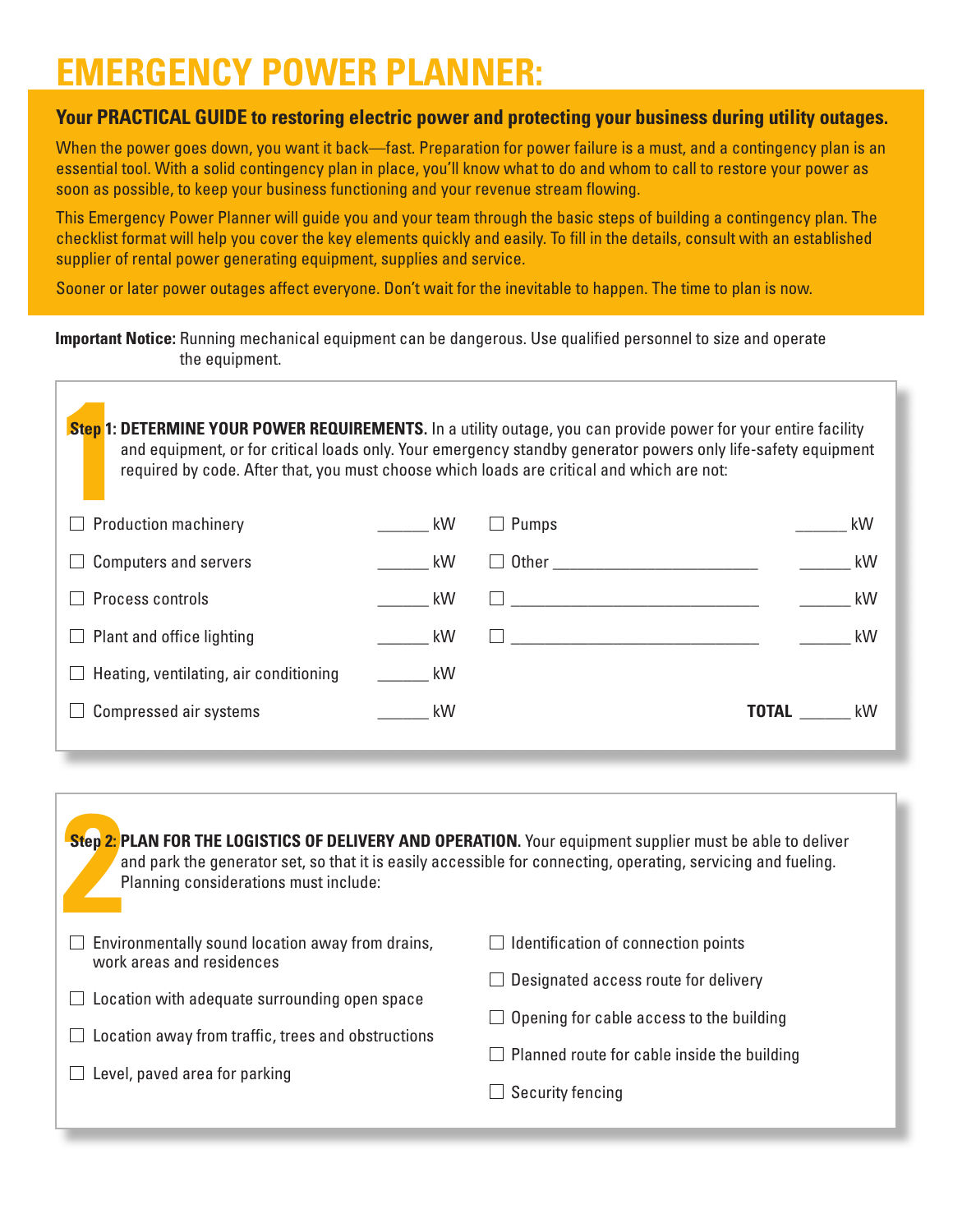| Step 3: SELECT APPROPRIATE GENERATOR SET FEATURES. Choose from a variety of features to suit your site's<br>specific requirements, including:                |
|--------------------------------------------------------------------------------------------------------------------------------------------------------------|
| Sound attenuation. Ask for ratings below 92 db(A) at full load. Ratings as low as 70-72 db(A) are available.                                                 |
| Auto start-stop capability. Automatically starts a rental unit if a standby unit goes down.                                                                  |
| Vertical radiator and exhaust discharge. Directs discharges up and away from buildings and people. Important in<br>populated or high-traffic areas.          |
| Electronic governor. Necessary for critical loads that cannot tolerate frequency fluctuation (computers,<br>motor-driven equipment, machines backed by UPS). |
| Charging alternator. Ensures that batteries are charging when the unit is operating.                                                                         |
| Sight gauges. Simplify monitoring of fuel and critical fluid levels.                                                                                         |
| Security features. Lockable doors, interior-mounted oil/water drains, and hidden exterior fuel drains help prevent<br>tampering.                             |
| Distribution panel labeling. Helps inexperienced operators safely identify output voltages.                                                                  |
| Output bus bars. Spacing of bus bars for multiple output cable hookups allows one generator set to run several<br>loads.                                     |
| Fuel priming pump. Facilitates startups after transport.                                                                                                     |

 $\Box$  EPA and local emissions certifications. Ensures compliance with emissions regulations.

**4 Step 4: IDENTIFY REQUIRED ANCILLARY EQUIPMENT AND ACCESSORIES.** Your installation may require a variety of accessory equipment. Consider whether you need any of the items listed below. If so, determine the required quantities.

| Cable<br>$\Box$                     | <b>Fuses</b>                                         |  |
|-------------------------------------|------------------------------------------------------|--|
| Switchgear<br>⊔                     | Outlets                                              |  |
| Controls<br>$\perp$                 | Spider boxes<br>$\blacksquare$                       |  |
| <b>Circuit breakers</b><br>$\Box$   | $\Box$ Cable ramps                                   |  |
| <b>Transformers</b><br>$\mathbf{L}$ | $\blacksquare$                                       |  |
| Quad boxes<br>$\Box$                | <u> 1980 - Jan Barnett, fransk politik (d. 1980)</u> |  |
| Load banks<br>$\Box$                |                                                      |  |
| <b>Bus bars</b>                     |                                                      |  |
| $\Box$                              |                                                      |  |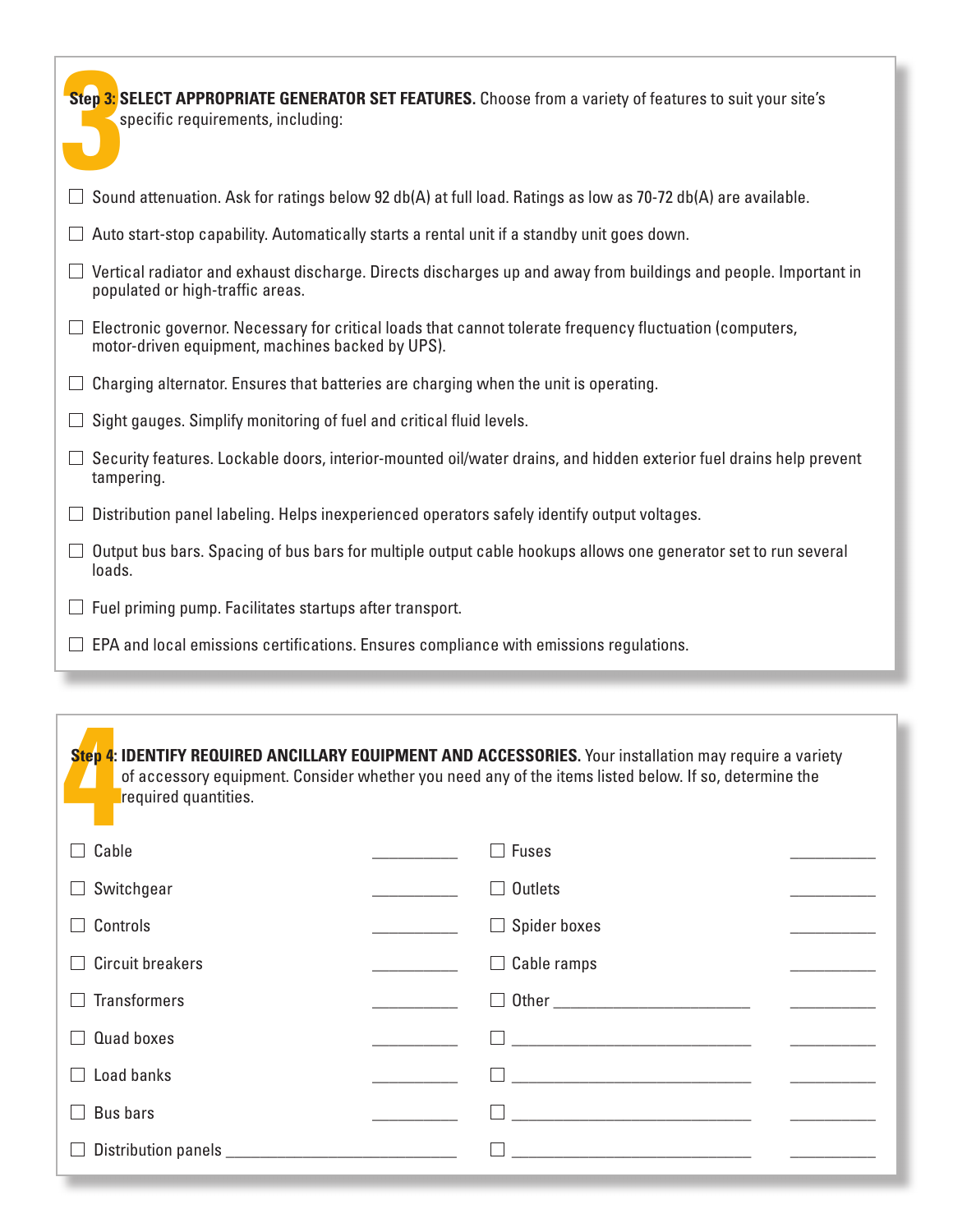| Step 5: CHOOSE YOUR RENTAL GENERATOR SET SUPPLIER. To implement a successful plan, look for a rental<br>dealership that offers the following qualifications and capabilities: |                                                                                                          |  |
|-------------------------------------------------------------------------------------------------------------------------------------------------------------------------------|----------------------------------------------------------------------------------------------------------|--|
| Well maintained and pre-tested equipment.                                                                                                                                     | Spare parts inventory in stock.                                                                          |  |
| Rental units in stock that meet your load<br>requirements.                                                                                                                    | Staff qualified to deliver turnkey service and<br>technical support.                                     |  |
| Modern, emissions-compliant equipment designed<br>for rental use.                                                                                                             | Experience in your industry.                                                                             |  |
| Complete ancillary equipment in stock.                                                                                                                                        | Capability to train your staff.                                                                          |  |
| Ability to deliver to meet your time constraints.                                                                                                                             | Flexible financial options that include weekly and<br>monthly rental contracts; Rental Purchase Options. |  |
| Quick, efficient delivery and pickup.                                                                                                                                         | Pre-approved credit arrangements.                                                                        |  |
| Complete fuel service.                                                                                                                                                        | 24-hour response including weekends and holidays.                                                        |  |

**Step 6: 1 Step 6: PROVIDE FOR FUELING.** A reliable fuel supply is essential for emergency operation. You should arrange for fuel service in advance, ideally through your rental equipment supplier, or through another source if necessary. Considerations include:

- $\Box$  Tank capacity. Determine the fuel consumption rate of the generator set. The unit should be able to operate for at least eight hours between refuelings.
- $\Box$  Auxiliary fuel. Having an auxiliary fuel tank enables longer runs between refuelings.

 $\Box$  Delivery access. Make sure you can provide a clear and easily navigable access route for fuel delivery vehicles.

- $\Box$  Spill containment. Regulations typically require containment equal to the tank capacity.
- $\Box$  Credit approval. Prior credit approval from the fuel supplier is essential to keep emergency operations on track.

**Step 7: 4**<br>**1**<br>**1**<br>**1** Mak **Step 7: CONDUCT A DRY RUN.** Practice makes perfect. If you want your plan to work in a real emergency, you must practice its execution beforehand. Stage a drill in which your team and, ideally, your equipment supplier run through the plan step by step, just as if an emergency were really happening.

 $\Box$  Make sure that each person fully understands his or her role in the event of an actual power outage.

 $\Box$  Estimate how long it takes from the time the power fails until your emergency power supply is on line.

 $\Box$  Verify the voltage from the transformer breakdown. Knowing the voltage from the transformer breakdown is essential to the safety of people around the generator and will allow the service provider to fit the generator with the right size connections.